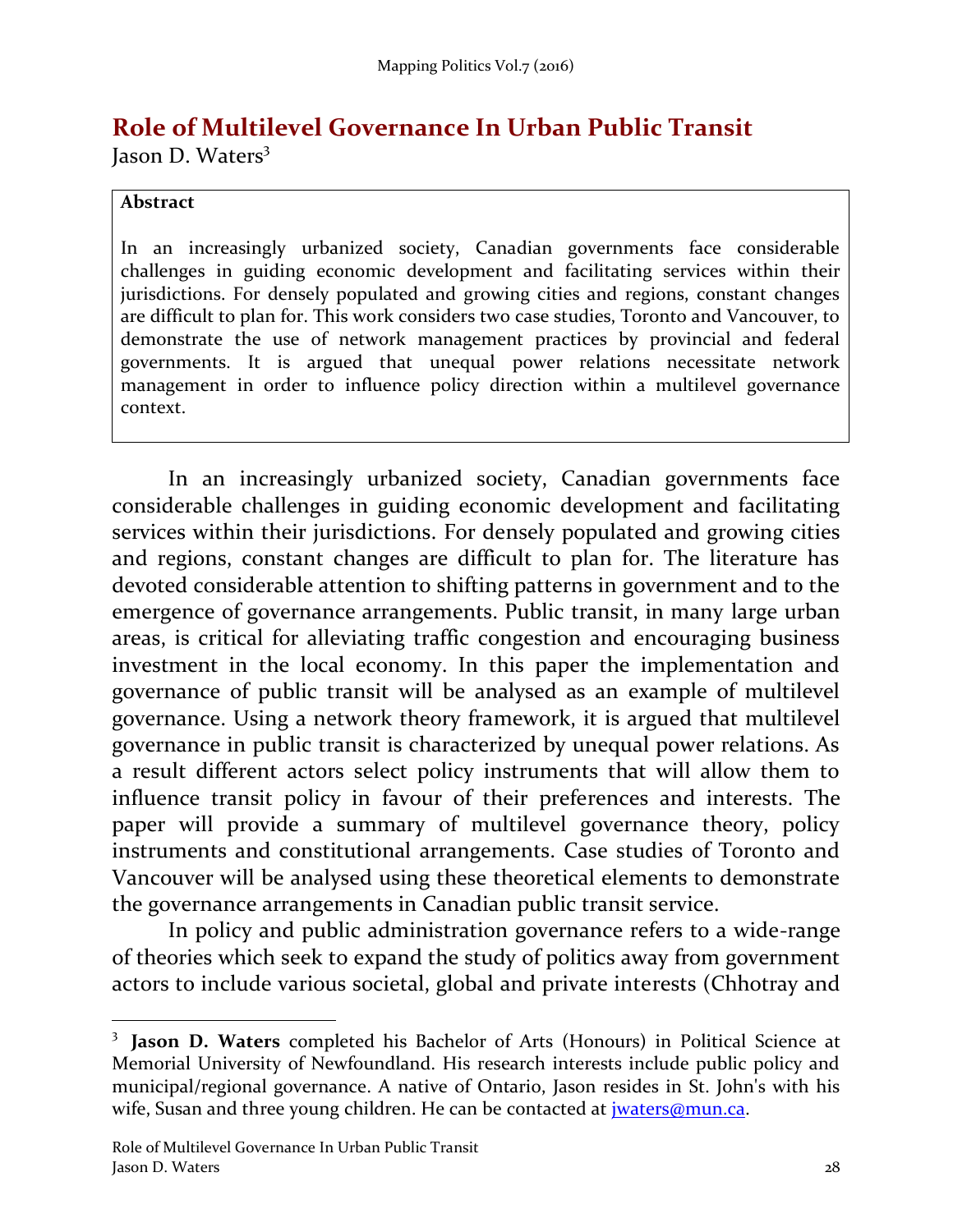Stoker, 2010: 18). These theories are diverse and include network management theory, theories of delegation, social interpretive theories, the bounded rationality school and cultural institutional theory (Chhotray and Stoker, 2010: 26-46). In general, governance theories are concerned with smaller, more efficient government which, which engages civil society, and is characterized by legitimacy and accountability (Kjær, 2004: 10-11). Privatization, agencies, competition, decentralization and citizens' empowerment are all themes within governance (Kjær, 2004: 26-31), which may be reflected in various aspects of this analysis.

Where the focus of this paper is on multilevel governance, governance takes on a specific meaning focused on the "diffusion of power" (Harmes, 2006: 725) away from traditional levels of government directly associated with public transit. This diffusion creates an arrangement of "vertical interactions" between the federal, provincial and municipal orders of government (Young, 2012: 5-6). This can also be framed as decentralization, which promotes decision-making in a multilevel context. Directional guidance can come from a central authority, such as the federal government, but specific details are optimally left to local decision-makers who are more closely positioned to the policy problem and implementation (Kjær, 2004: 29). Young categorizes traditional forms of government as Type I and labels special purpose "agencies and authorities as Type II; the second type being of interest as this essay considers decentralized, multilevel decision-making (2012: 6). In this context network management theory will be adopted as the primary lens for analysis of transit policy and implementation.

Network management theory focuses on the management of networks of governments and other actors to set policy objectives and their implementation (Chhotray and Stoker, 2010: 27). This theory focuses on the way in which government guides the processes and outcomes of decisionmaking by networks by structuring networks and facilitating "joint decisionmaking" (Chhotray and Stoker, 2010: 27). In many cases this will involve the role of intergovernmental relations in public transit (Young, 2012: 7) and also the policy instruments used to engage other sectors of society. A range of formal and informal policy instruments are available to government actors in order to influence and manage these networks (Chhotray and Stoker, 2010: 28-29). These styles of involvement will be compared with Howlett's policy instruments below, including their role in managing networks.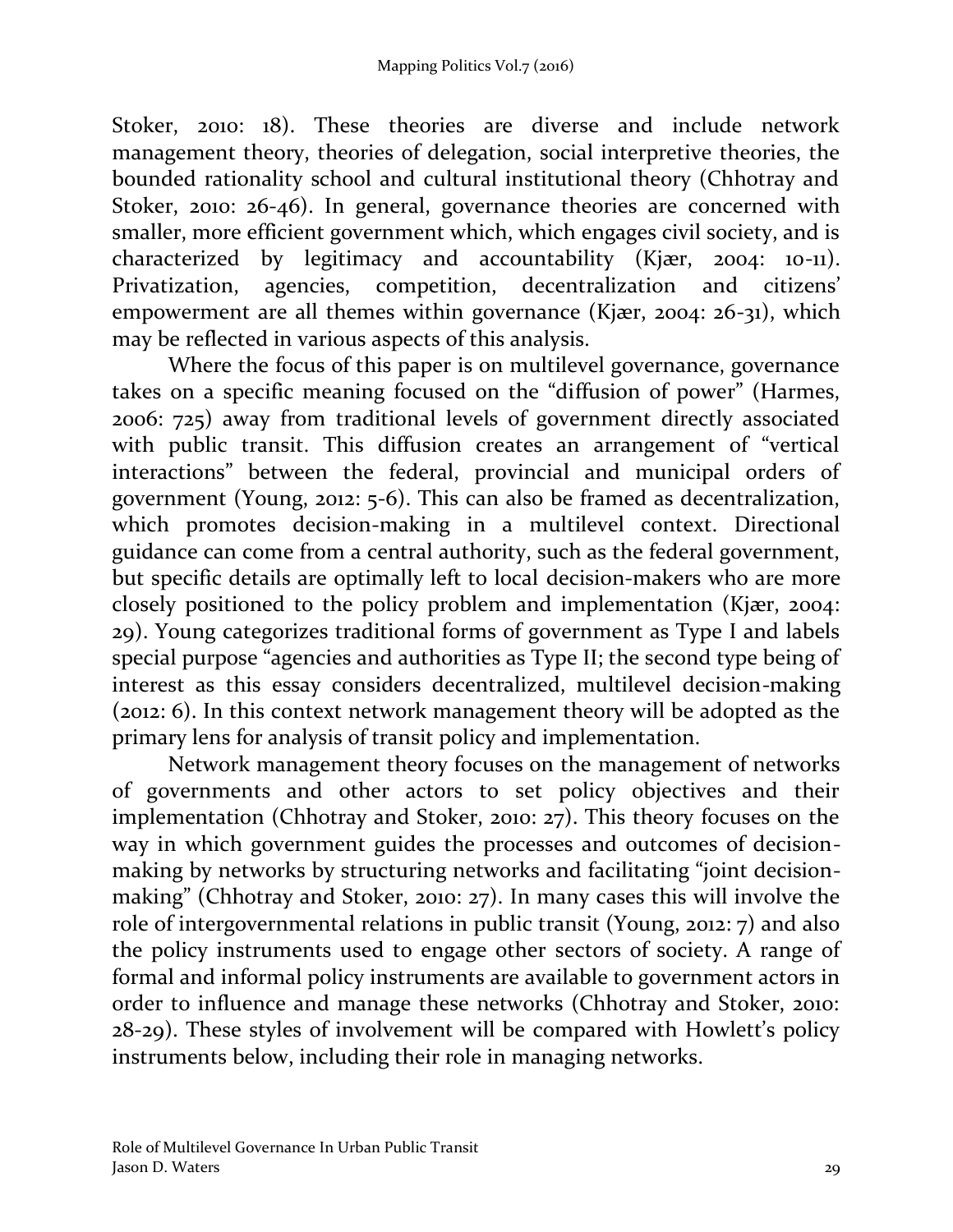Policy instruments or tools refer to the "means or techniques for achieving goals" which are available to government (Howlett, 2009: 74). Howlett has suggested that the type of instrument(s) selected depends on the policy level and level of government involvement desired. The policy level refers to the degree of abstraction that Howlett has typified as (1) "general abstract policy aims", (2) "operationalizable policy objectives", and (3) "specific policy targets" (Howlett, 2009: 75). In a network of multilevel governance, different levels of policy construction can be undertaken by actors. Not only can implementation take place separate from policy setting, but also different aspects of policy decision-making may happen separately.

Howlett has also pointed to four categories of resources available for use in implementing policy: information, authority, treasure, and organization that can be utilized in both substantive and procedural instruments (2005: 35-37). Substantive instruments refer to the provision of "goods and services" (Howlett, 2005: 35) that can be seen as analogous to Chhotray and Stoker's formal category of network management (2010: 29). These could involve training, regulations, grants or direct administration (Howlett, 2005: 36). Related to informal network management are the procedural instruments that focus on intergovernmental relations and can include topical education, political agreements, research funding, or institutional reform (Chhotray and Stoker, 2010: 28-29; Howlett, 2005: 36- 37).

While typologies such as those outlined by Howlett are useful in understanding the nature of different policy instruments, the most effective use of these instruments involves a combination or "blend" which are suitable for the context (Bressers and O'Toole, 2005: 135). It has been pointed out that "[i]nstruments are not parachuted onto an empty stage to debut a policy-relevant soliloquy" (Bressers and O'Toole, 2005: 135). The context for new policy instruments is complex and involves existing policy instruments (Bressers and O'Toole, 2005: 135), ideology and other social, political and economic considerations (Howlett, 2005: 41-42). The use of instruments in the context of governance is primarily concerned with steering both public and private actors to achieve desired outcomes (Howlett, 2005: 45) and can happen simultaneously at multiple levels. The relative power of each level of government depends on the constraints that exist: institutional/legal, political and fiscal (Table 2.5 in Howlett, 2005: 47).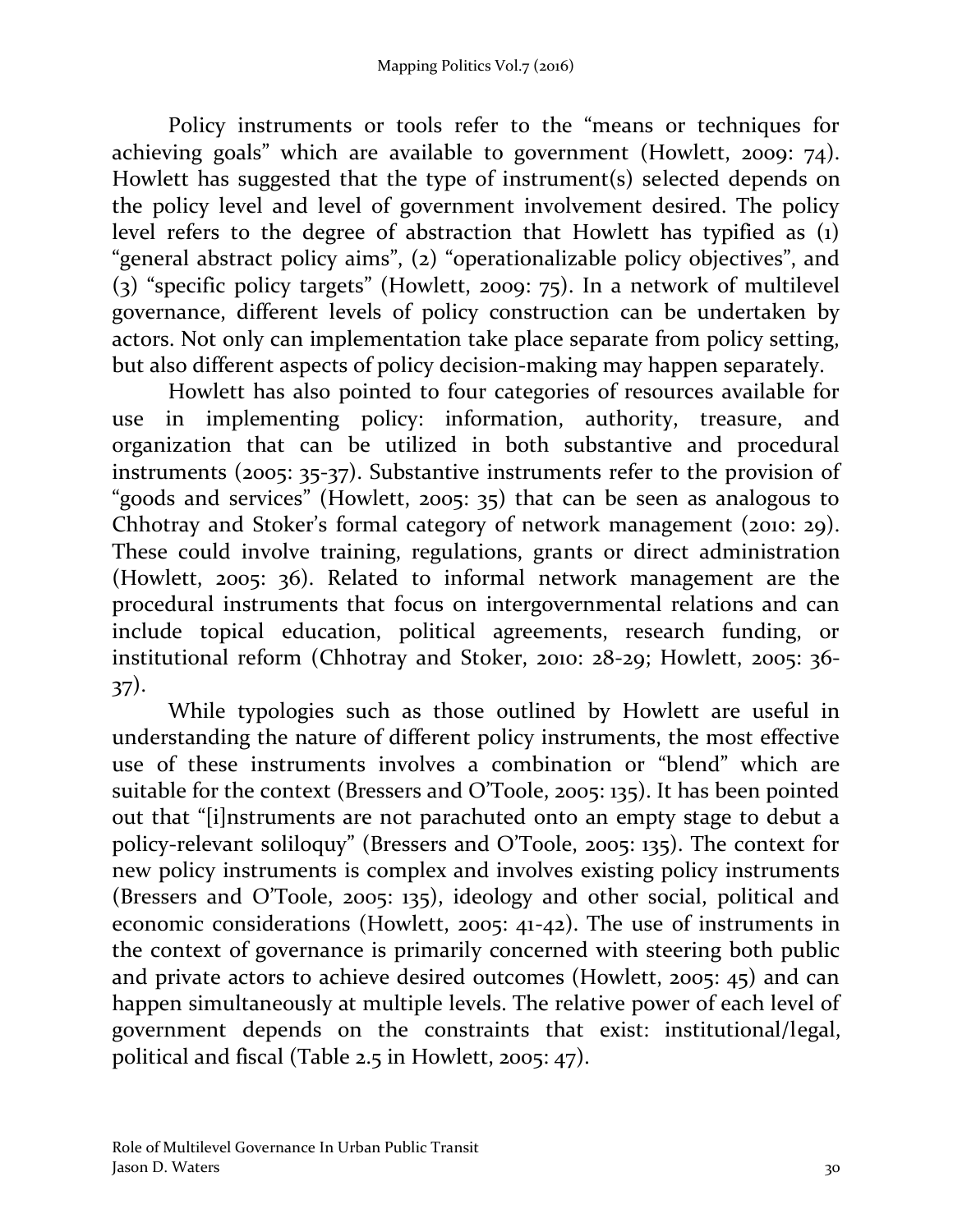One example of an institutional/legal constraint on instrument choice is the constitutional allocation of powers in Canada. Public transit generally is a municipal responsibility in Canada and municipalities are allocated to the provinces in s. 92(8) of the Constitution Act, 1867. Provinces create cities in legislation and have the ability to establish the varying "frameworks within which municipalities operate" (Young, 2012: 8). It has been suggested that the advent of modern federal involvement in municipal affairs came in 1998 with emergence of balanced federal budgets and growing literature demonstrating the need for "social investment" in Canada's communities. This initial foray was targeted at children as an investment in Canada's growing knowledge-based economy (Bradford, 2014: 12-14). Throughout the early 2000s, new federal initiatives emerged to bring together networks of actors and provide funding on important social challenges (Bradford, 2014: 14-15). While the constitutional context for municipal oversight rests with the provinces, the federal government has used its considerable spending power to influence and shape governance at the municipal level (Bradford, 2014: 14) including transit. While the federal spending power has been used to influence provincial policies since the early-twentieth century (Telford, 2003: 24) the more recent widespread influence of municipal affairs through the spending power appears to coincide with the emergence of multilevel governance in Canada.

# **Case Study 1: Toronto**

Having outlined some of the basic concepts in multilevel governance, policy instruments and the constitutional context an analysis of two case studies will proceed. The cases to be considered are Toronto and Vancouver. These municipalities, including their public transit systems, have been studied at length and each case reflects different arrangements of governance networks.

For many years Toronto's transit system was considered a model of effective planning and implementation. During the mid- to late-twentieth century "a visit to Toronto was almost mandatory for planning and transportation officials in North America" and around the world (Soberman, 2008: 191). Toronto gained attention as an example of excellent planning because it focused on subway construction at a time when most cities in North America were constructing expressways, which encouraged the use of private vehicles. Also of note was the creation of a "metropolitan form of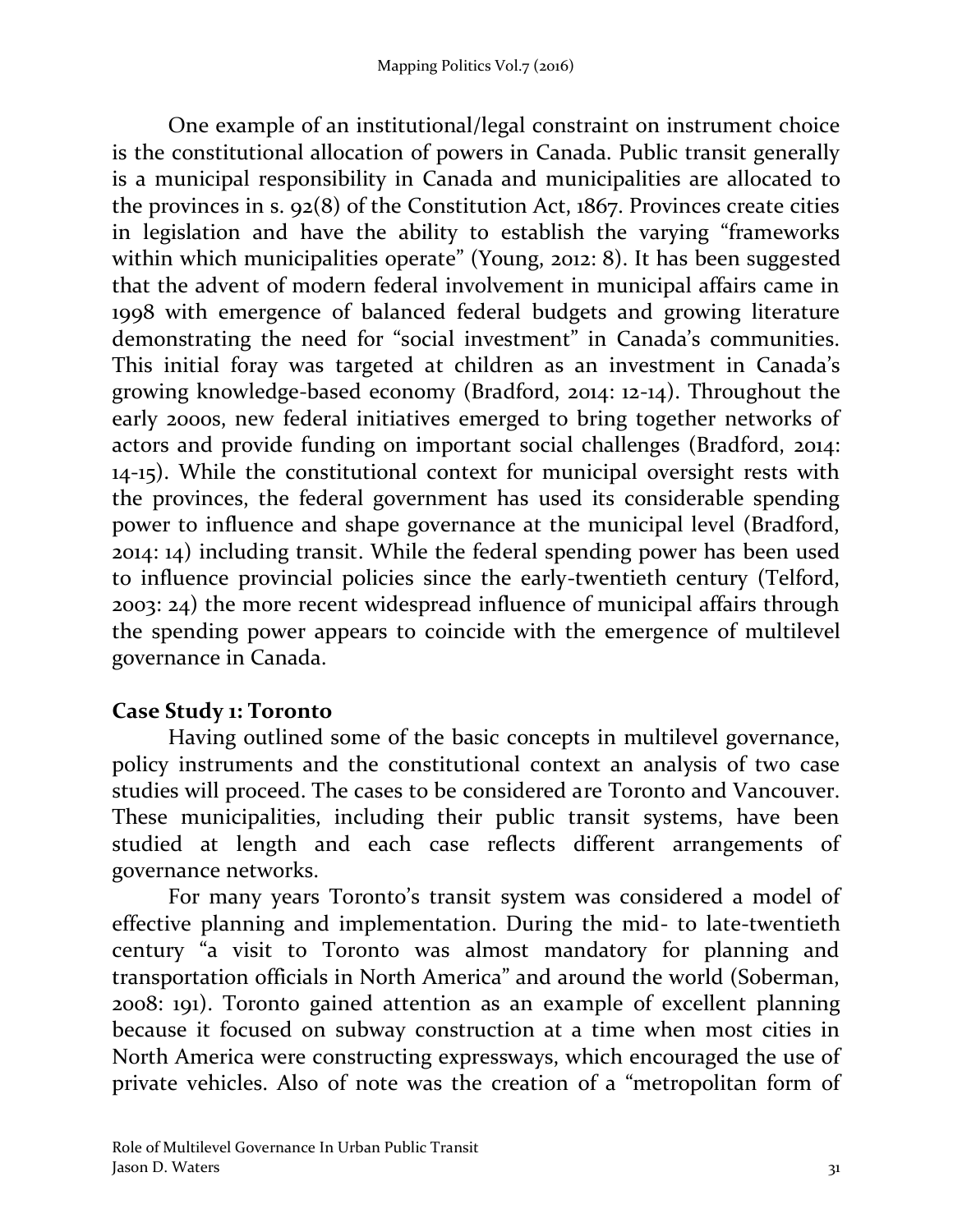government" which centralized "land-use and transportation decisionmaking powers" (Soberman, 2008: 191).

Beginning in 1954, the Metropolitan Toronto area was serviced by a single transit authority, the Toronto Transit Commission (TTC). Representatives of the six municipalities oversaw the TTC: Toronto, Etobicoke, North York, Scarborough, York and East York, as a second-tier regional transit system (Golden and Slack, 2006: 35). The TTC utilizes an integrated model involving subways, streetcars, intermediate capacity rail transit (the Scarborough RT), and buses with a single-fare system (Soberman, 2008: 197). This is contrasted with models that have parallel, competing services offered by multiple transit authorities (Mees, 2005: 38- 39) or that found in Montreal where multiple municipal authorities operate within a densely populated region (Breguet and Vaillancourt, 2008: 266). The integrated model was praised as largely responsible for Toronto's transit success.

The context for transit and municipal government in Toronto has changed since 1998 and into the twenty-first century as Metro Toronto was amalgamated into the new City of Toronto (Soberman, 2008: 192). Additionally, the regional municipalities of Halton, Peel, York, and Durham have an increasing level of interconnectivity with Toronto and the TTC no longer represents the only dominant actor in providing transit services for those who visit, live in, or work in. Mississauga Transit, York Region Transit and GO Transit all operate within the City of Toronto, offering crossboundary and regional services for commuters (Soberman, 2008: 201). While the TTC now serves a unified municipality, the greater regional context for the municipality has grown to include new areas that it does not primarily serve. Cross-border service by the TTC, Mississauga Transit and York Region Transit is minimal and is meant to ferry passengers to the neighbouring transit authority (Soberman, 2008: 201).

GO Transit does not simply provide cross-border services, but is a regional transit service offering services in the City of Toronto, the City of Hamilton, Halton Region, Peel Region, York Region, Durham Region, Wellington County, Dufferin County and Simcoe County (Soberman, 2008: 199). This service area is 8,300 km2 and involves surface rail and buses (Soberman, 2008: 202). GO Transit was created in 1967 by the province and primarily serves to move commuters from surrounding areas to the downtown core of Toronto (Soberman, 2008: 199-200). As such it is a key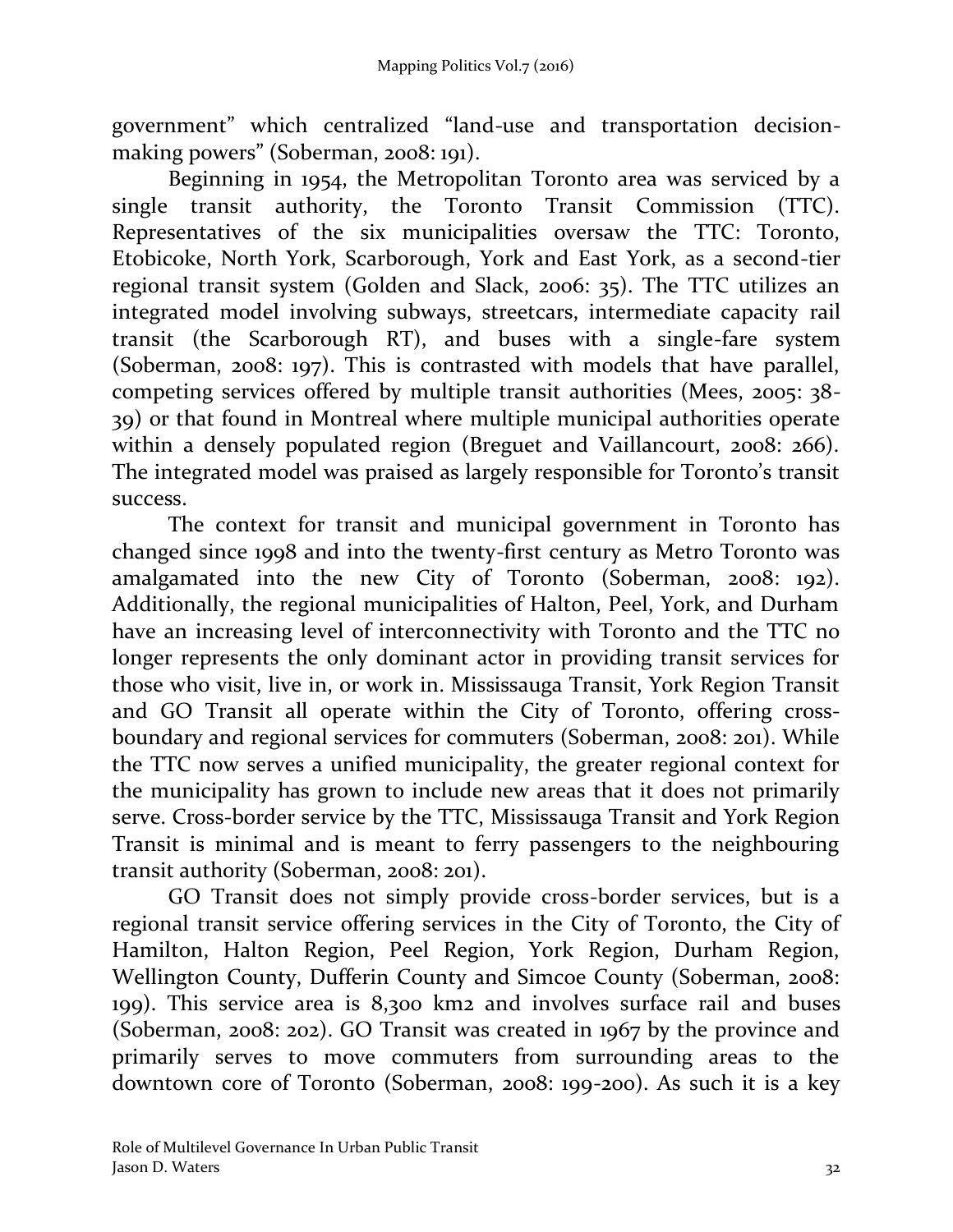component of transit services in Toronto as many workers in the city live outside its boundaries in other municipalities (Soberman, 2008: 193-94).

In recent years GO Transit has been under the ownership and control of Metrolinx, an agency established by the province to "improve the coordination and integration of all modes of transport in the Greater Toronto and Hamilton Area" (Metrolinx.com, April 1, 2015). Metrolinx represents an effort by the province of Ontario to manage the network of transit authorities and services operating in a densely populated and interconnected area. GO Transit, PRESTO, Smart Commute, the Transit Procurement Initiative (TPI) and the anticipated Union Pearson Express all operate under the umbrella of Metrolinx.

PRESTO is a fare payment card that is used and accepted by eight transit authorities, primarily in the Greater Toronto and Hamilton Area (GTHA) but also in Ottawa (Metrolinx.com, April 1, 2015). The card is administered by the province through Metrolinx to facilitate the movement of people throughout GTHA in far less coercive manner than merging transit authorities or creating a new regional authority. This may be viewed as a formal intervention in network management through the use of a substantive policy instrument as outlined above. The province has opted to maintain a single-tier municipality structure with single-tier transit authorities, which are networked to promote cross-border commuting which is made easier.

It is interesting to note that unlike other transit authorities using the PRESTO card, the TTC is introducing the card gradually in its system (Metrolinx.com, April 1, 2015). This may be the result of the TTC's relatively strong position within the area as a transit provider combined with the logistics of implementing a new payment system on such a large system. The TTC, as the transit authority with direct access to the largest centre of business and employment (Soberman, 2008: 194), has a relatively strong position in relation to the other authorities nearby. Transit authorities in municipalities, which are marketed as bedroom communities, might perceive greater value in an integrated payment system than the TTC might perceive. Additionally, the TTC operates a complex network of services, and upgrades to equipment will undoubtedly incur significant costs.

If PRESTO can be viewed as a formal intervention, Smart Commute may be an example of an informal intervention. Smart Commute is a service offered to employers and commuters to encourage them "to explore different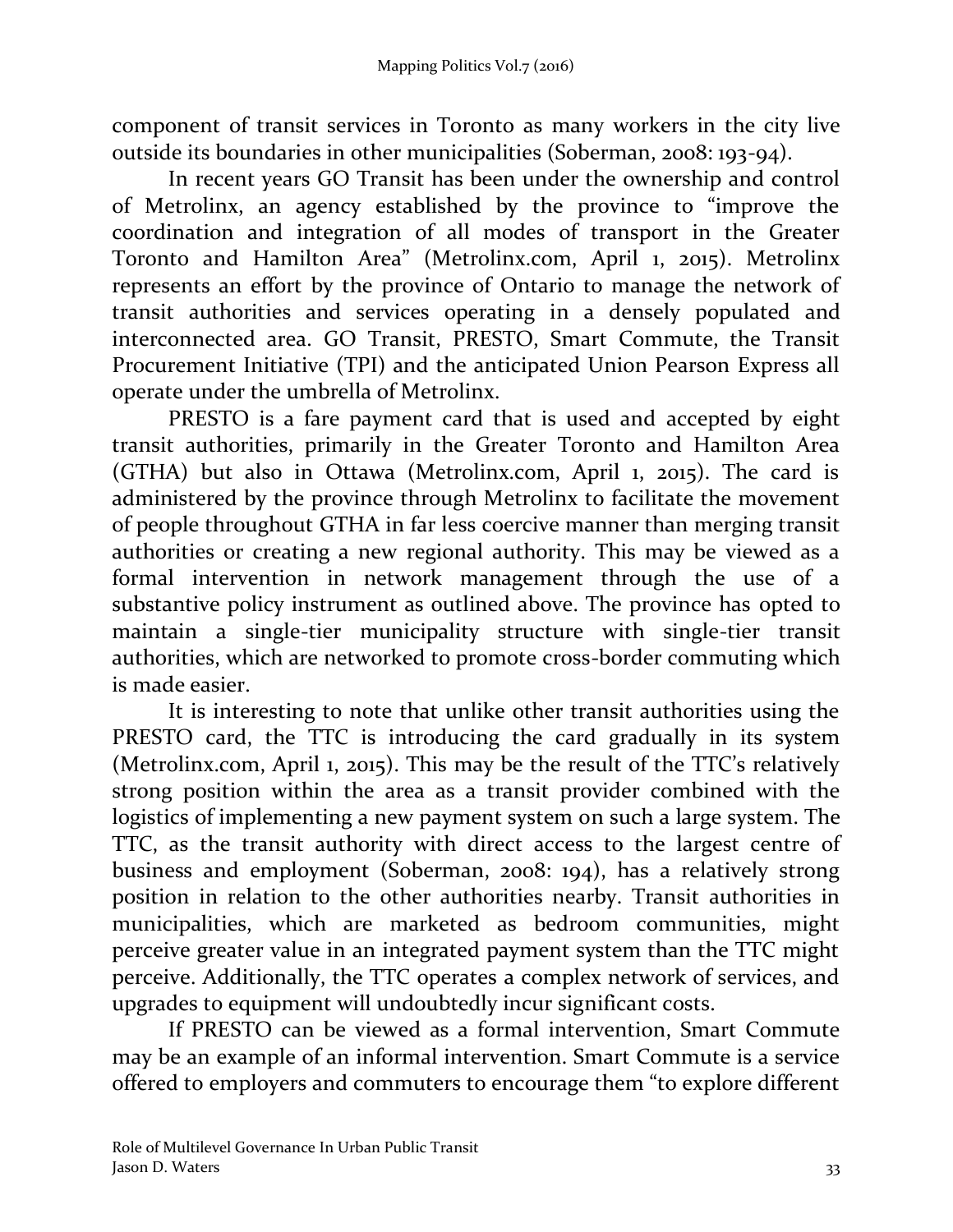commuting options, such as carpooling, transit, cycling, walking, telework and flexible work hours" (Metrolinx.com, April 2, 2015). Smart Commute can work with employers to facilitate the development of employer commute programs. Primarily, Smart Commute is concerned with sharing information and encouraging employers to work with their employees to "ease gridlock while helping [commuters] save time and money" (smartcommute.ca, April 2, 2015).

The province, through Metrolinx, is also involved in facilitating the purchase of transit equipment and technology through TPI. This program, which "aims to reduce per unit costs," has 29 participating municipalities and transit authorities, allowing for an "increase [in the] quality of vehicles procured, and provide an open and transparent procurement process" (Metrolinx.com, April 2, 2015). This program has a much wider scope than Toronto or the region around it. In fact the TTC does not participate in TPI, although GO Transit and many of the nearby authorities do (TPI, 2014: 6).

The Union Pearson Express (UP Express) is a new rail spur that will connect Union Station in downtown Toronto with Pearson International Airport in Mississauga. The UP Express offers several examples of how a service can be provided through multilevel governance and public-private partnerships. This initiative has leveraged the 2015 Pan Am/Parapan Am Games, which will be held in Toronto. The Games themselves are a multilevel governance project that involves the federal, provincial, and multiple municipal governments, as well as an array of other partners (Toronto2015.org, April 2, 2015).

The UP Express involves four stations connecting to TTC, GO Transit, Via Rail and the airport and utilizes the PRESTO payment card as one payment option (upexpress.com, April 2, 2015). While the route is operated by a provincial agency, private partners will provide some of the services on the UP Express. These include electronic ticket sales and wireless internet services. Rather than developing and implementing these services, which would take considerable technical expertise, the government agency has opted to contract out these services. The firm contracted to provide e-ticket services will include mobile phone ticket options for travellers, in addition to online sales and ticket sales through "travel sites such as Expedia and Kayak" (bytemark.co, November 6, 2014). The wireless internet (WiFi) service provider will design and install the service on both train carriages and in the stations (nomad-digital.com, February 9, 2015). Metrolinx wished to provide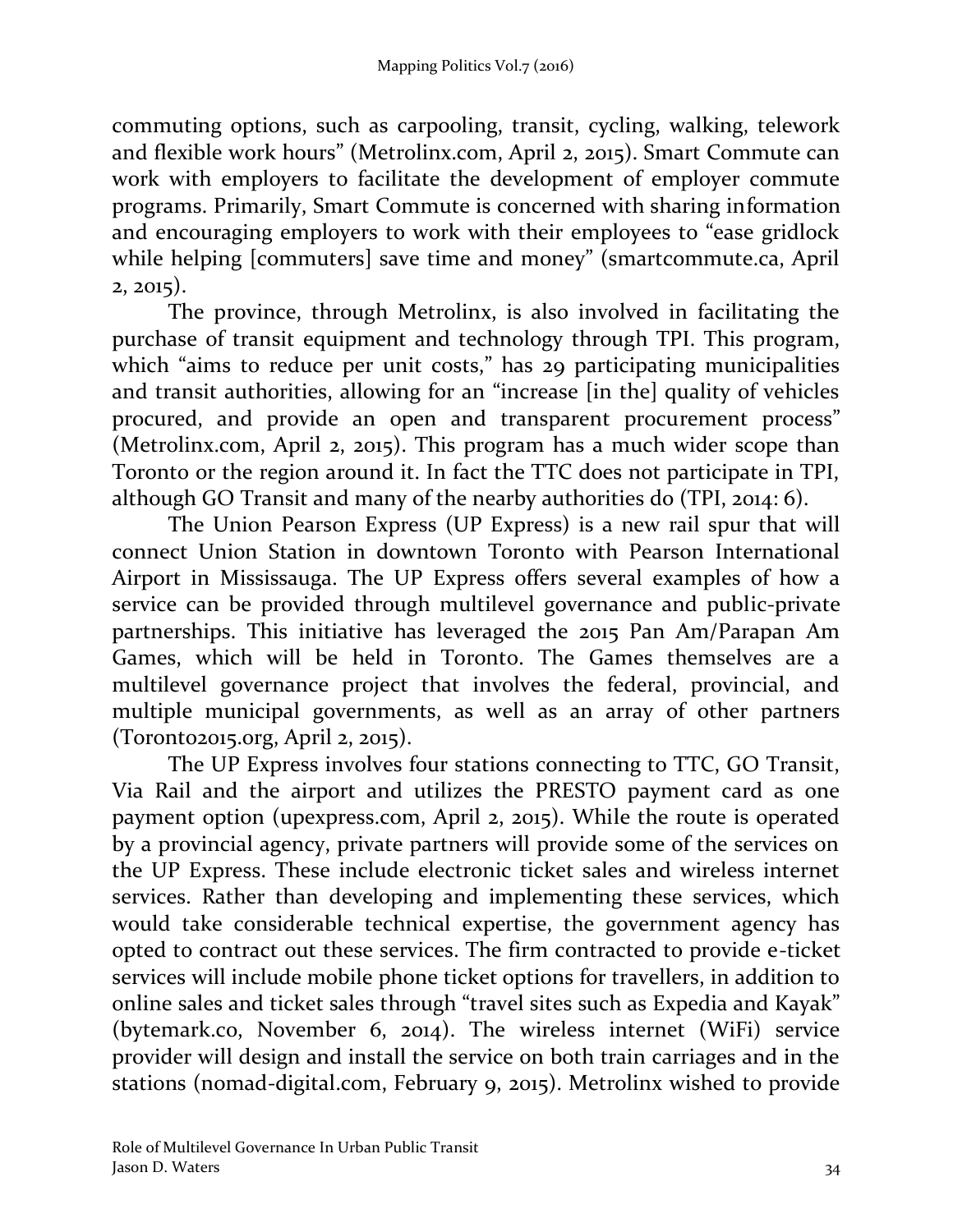modern commercial options to its customers and it selected a policy which incorporated private-sector involvement rather than providing the services itself.

The analysis of Toronto's transit network has thus far focused on provincial/municipal intergovernmental affairs and the role of private sector actors. The TTC offers an example of federal involvement to add to this analysis. In 1998, the province of Ontario cut all funding to the TTC (Horak, 2012: 234), both capital and operational, and urged a review of business practices with a preference for privatization (Mees, 2005: 40). Privatization did not proceed and as a result of continued lobbying by the city and focused efforts by the new City of Toronto Intergovernmental Relations office federal and provincial funding was secured by 2002 (Horak, 2012: 236). Federal funding for the TTC only supports capital costs as part of the Canadian Strategic Infrastructure Fund (CSIF), including a five-year federal-provincialmunicipal CSIF agreement signed in 2004 (Horak, 2012: 235-36). Unlike the provincial involvement in transit, which includes agencies that provide direct services as well as facilitate education and procurement processes, the federal involvement is limited to infrastructure funding support under the Federal Spending Power. The ability of the federal government to influence transit will be shown on a broader scope in the following case of Vancouver.

Throughout this case study the use of network management by both the federal and provincial levels of government can be seen as they utilize formal and informal policy instruments to guide policy direction. The strongest example is seen in Metrolinx which employs a variety of programs and services within the transit sector. GO Transit is a direct, formal intervention by the province into a largely municipal service to facilitate the movement of commuters across municipal boundaries. Further, Metrolinx provides a series informal, non-compulsory services which aim to change commuter behaviour and encourage better business models for transit services. These programs do not impose compulsory standards for municipal transit agencies, nor do they impose direct penalties or incentives for residents and workers to change their behaviour. Rather, the province, through a network of programs and agencies seeks to influence individuals and transit agencies to relieve traffic congestion and lower pollution within a densely populated area.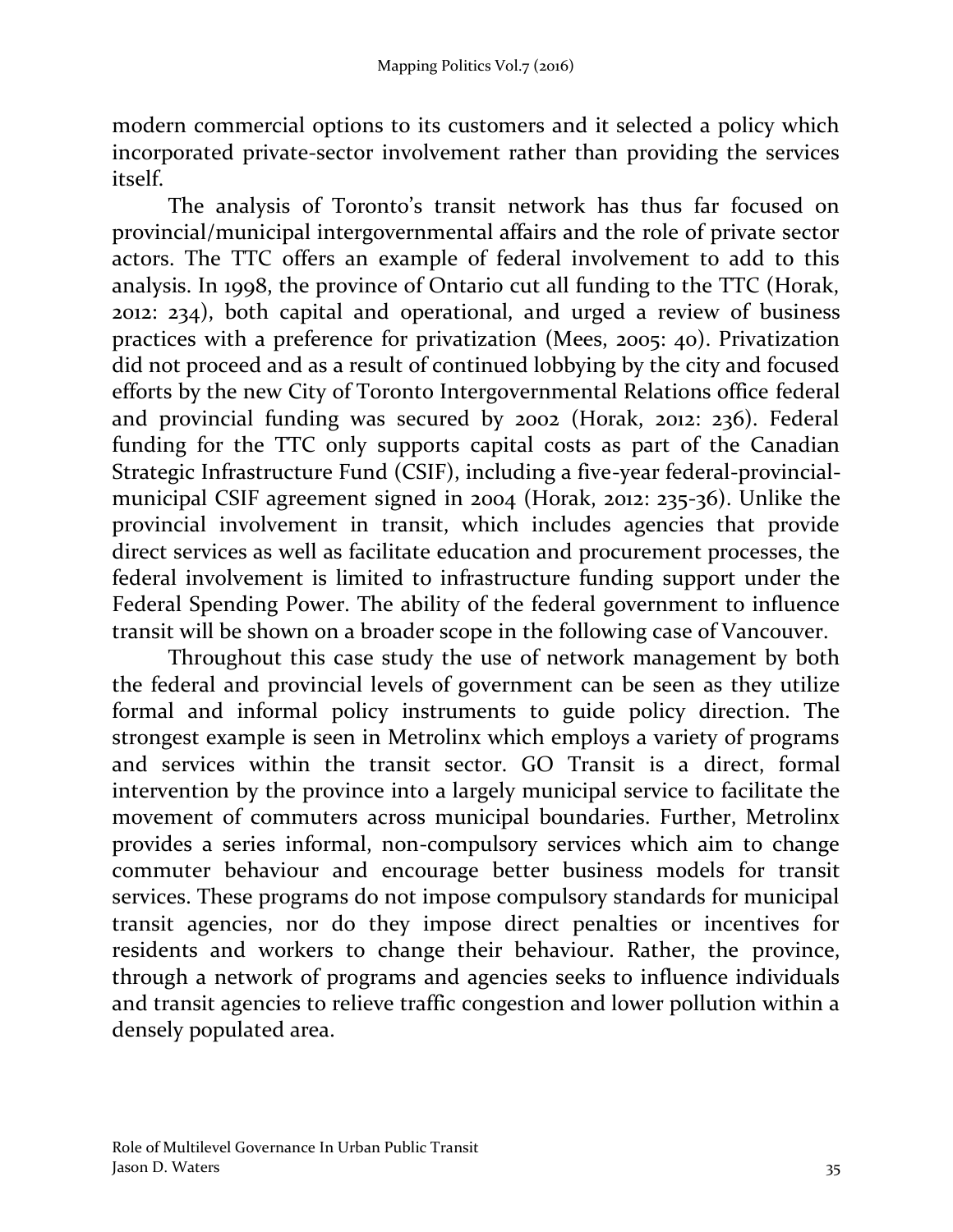### **Case Study 2: Greater Vancouver Regional District**

The case of Vancouver differs from that of Toronto in two key ways: Vancouver, unlike many Canadian cities, has not been amalgamated with nearby municipalities; and only one transit authority exists in the Vancouver area. For the purposes of this study the Greater Vancouver Regional District (GVRD) will be the scope of focus because it is these twenty-one municipalities that are served by Translink, the transit authority (Hutton, 2012: 269). The GVRD is "a federation of municipalities administered by an appointed board made up of elected officials" and is separate from Translink (Hutton, 2012: 269). An element of this federated system is that it has not been imposed by the province and is established by the municipalities (Smith and Oberlander, 2006: 147). Some of the municipalities included in GRVD include the City of Vancouver, Richmond, Burnaby, Delta, New Westminster, Surrey, Langley, Port Coquitlam and Maple Ridge (Smith and Oberlander, 2006: 150).

The Vancouver transit authority, Translink has can trace its origins to the 1998 creation of the Greater Vancouver Transportation Authority (GVTA). Translink is the popular title by which the GVTA is known. The creation of Translink represented a decentralization of transit implementation and authority from the provincial level to a more local level where it was believed "that the needs of the Vancouver region were different from" the rest of the province (Smith and Oberlander, 2006: 163). Previously BC Transit, a provincial agency, had provided transit services throughout the province; Translink is, instead, governed by a board comprised of members selected from the GVRD (Smith and Oberlander, 2006: 163).

Translink carries unusual powers to levy taxes in order to fund its activities. Because Translink is indirectly elected, its leadership is seen as more removed from local accountability, there is a perception that "more fully empowered" officials are difficult to hold to account. Smith and Oberlander suggest that the GVRD, which was "primarily a forum where locally elected mayors and councillors could discuss, negotiate and make voluntary agreements" on regional issues, is now selecting representatives from amongst its members to exercise taxation and service implementation policies (2006: 162-64). Within a governance framework there is generally a desire to enhance accountability, especially as an opportunity to enhance citizen engagement. This governing structure appears to be inconsistent with those goals, however it is worth noting that the regional authority was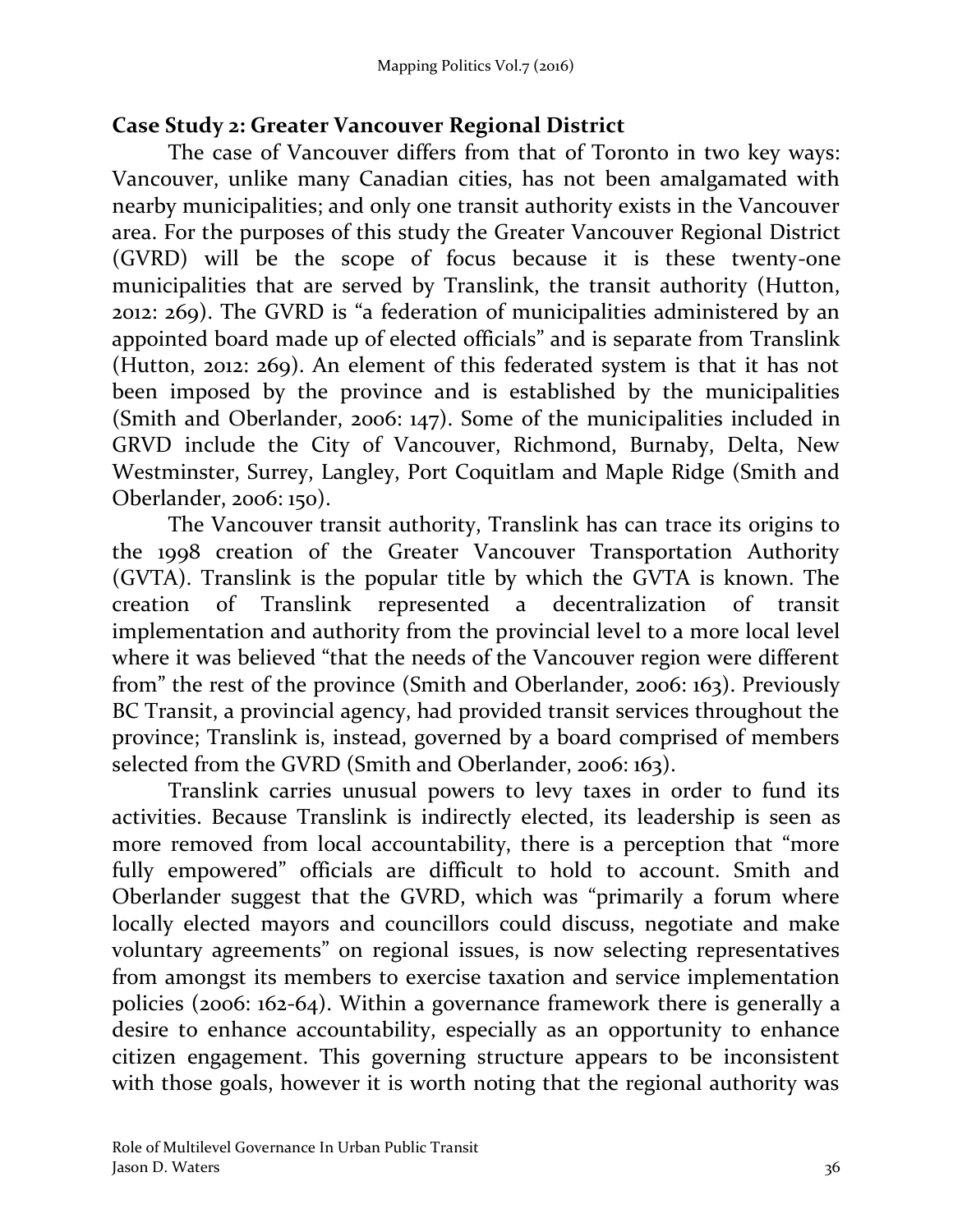devolved from centralized provincial administration and might be seen as a progressive step toward more accountable transit service.

To bring some focus to the involvement of the federal government in Vancouver's regional transit services, the remainder of this section will focus on the RAV/Canada Line project. Like Toronto's UP Express, the RAV/Canada Line project was propelled by a major international event: the 2010 Vancouver Winter Olympics (Smith and Oberlander, 2006: 165). The project was first referred to as the Richmond-Airport-Vancouver (RAV) line (Smith and Oberlander, 2006: 164) but ultimately became known as the Canada Line at least in part as a reflection of "the federal government's financial support" (Hutton, 2012: 275). As a result it will be referred to as the Canada Line going forward in this paper.

The Canada Line project expanded service of Skytrain, a subsidiary of Translink, to include a line that would improve service, linking the airport and downtown Vancouver. The project was overseen by Canada Line Rapid Transit, Inc., "a Crown corporation of sorts" which was governed by representatives of the federal government, provincial government, Translink, local municipalities and the airport (Hutton, 2012: 275). This multilevel partnership encountered significant local resistance, especially within Translink, however provincial and federal influences helped to move the project forward.

While Richmond and the City of Vancouver, who saw themselves as benefiting significantly from the Canada Line expansion, enthusiastically supported the project, other municipalities had significant objections to the proposal and it was defeated twice by Translink's board before being approved on a third vote (Hutton, 2012: 275-76). One objection to the Canada Line was that the regional body had already established transit priorities, which the project was seen as disrupting (Smith and Oberlander, 2006: 165). It has been suggested that the provincial and federal pressure that led to the approval of the Canada Line (Hutton, 2012: 276) demonstrates that the decentralization of transit in the Vancouver region has not truly resulted in more local control over transit service (Smith and Oberlander, 2006: 165). It might also demonstrate the reality of multilevel governance and the relative power differences between the actors involved in this transit network (Hutton, 2012: 276).

Within a multilevel governance arrangement the federal and provincial governments have different instruments available to them to influence the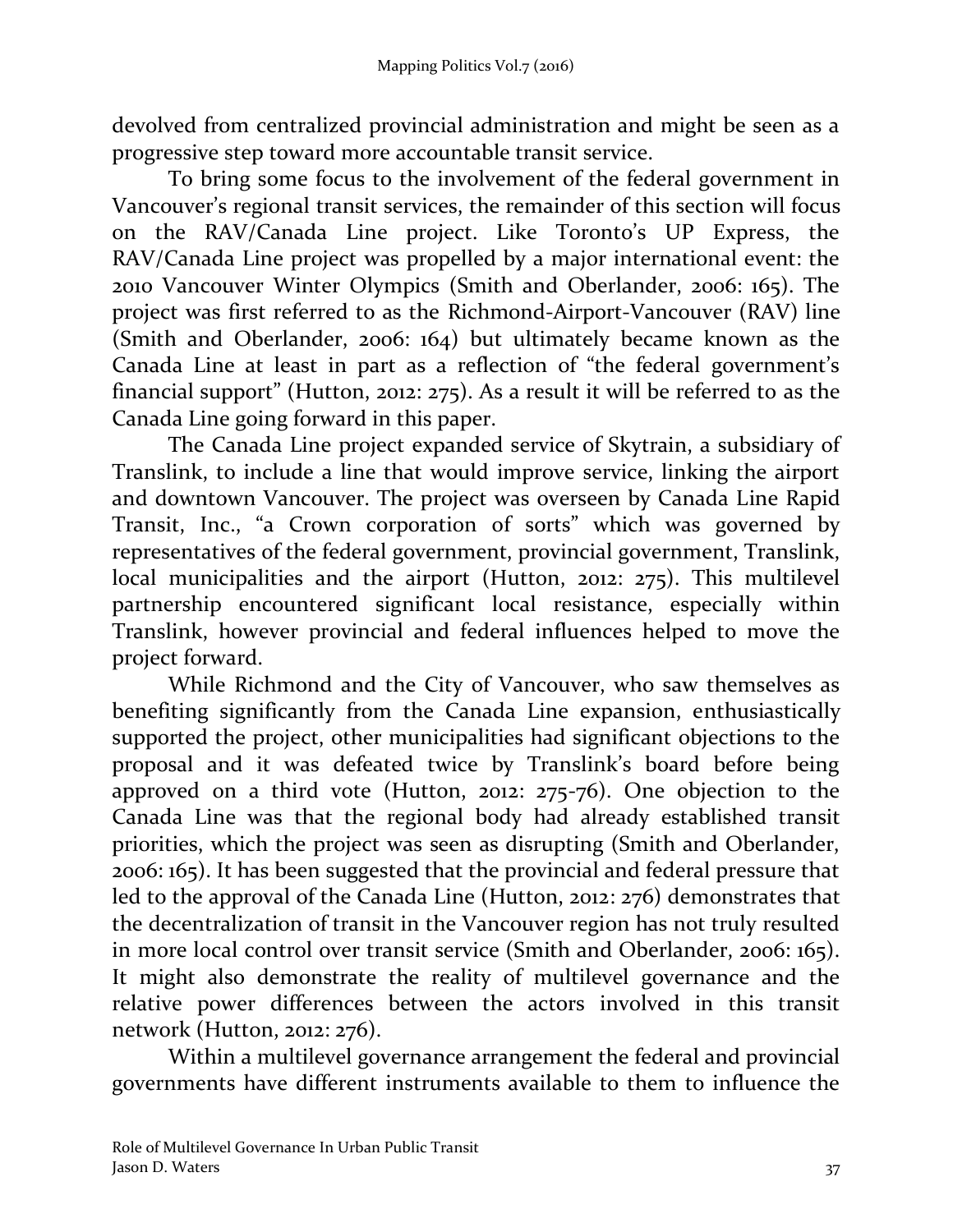network of actors involved in a project like the Canada Line. A significant policy instrument for the federal government is its spending power, which it employed in this case. Federal funding for capital costs was announced at \$450 million (Smith and Oberlander, 2006: 165), which can be compared with much smaller amounts granted, including a \$26 million capital contribution to Metrobus in St. John's (Dunn and Pantin, 2012: 206) and \$8.1 milllion to Saint John (Marquis, 2012: 137). While the federal contributions cited for St. John's and Saint John were for considerably smaller projects, it is clear that the federal government viewed the Canada Line as an important policy objective and sought to encourage local and regional authorities to give it greater priority through substantial funding. The federal government lacks constitutional jurisdiction in this area and employed its most substantial option to advance its goals.

Provincial involvement in the project may reflect a more traditional example of "power politics" as suggested by Hutton because of the constitutional jurisdiction that the provincial government enjoys over municipal and local matters (2006: 276). However, the overall transit arrangement and the Canada Line project itself retain clear indications of multilevel governance at work as federal, provincial, regional, municipal and private interests interact to define and implement policy priorities. Private involvement in Translink is part of its corporate structure as it contracts out elements of its planning and implementation functions (Siemiatycki, 2008: 241). In the case of the Canada Line project, the province made privatepublic partnerships (P3s) a condition of funding (Smith and Oberlander, 2012: 165). A "special-purpose agency," Partnership BC was formed to encourage these types of arrangements throughout the province, both for funding and management purposes (Hutton, 2006: 276).

The use of network management by the federal government is more clearly illustrated in the case of Vancouver. While the Ontario provincial government held jurisdiction to more directly influence transit policy and commuter behaviour in Toronto, the federal government, influenced by New Public Management (NPM) ideas about appropriate government involvement in service delivery, encouraged private involvement in the Canada Line development by attaching P3 conditions to the funding it made available. At least some actors at all levels of government saw the Olympics as beneficial to Vancouver, its neighbours, British Columbia, and Canada. As a result Translink and other actors found the federal funding too attractive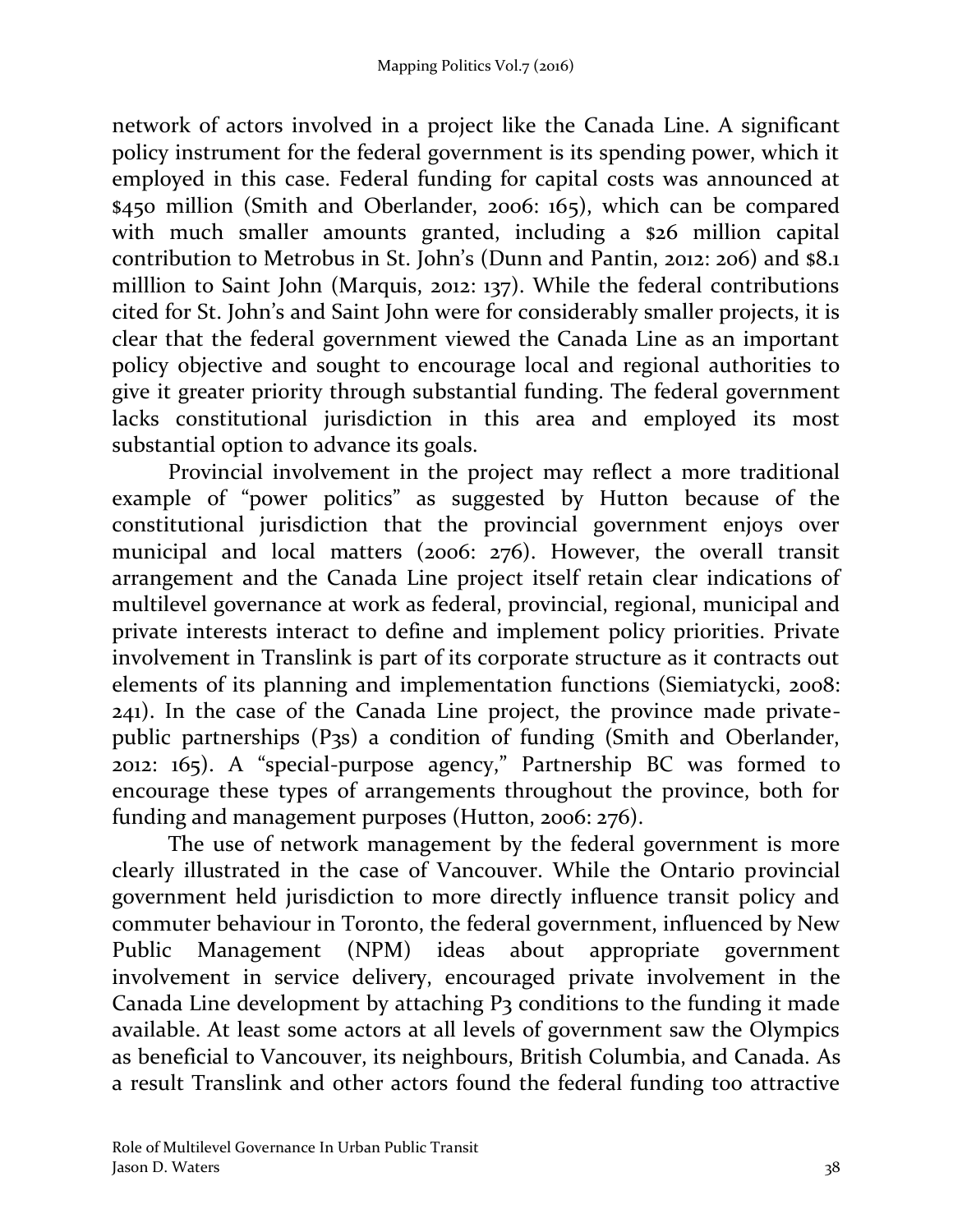to turn down even if they objected to the private sector's involvement in the new development. Further, although not all actors within the GVRD viewed the Canada Line as a priority, the substantial funding offered by federal government elevated its importance at the local level. Principally through its considerable funding capacity, the federal government was able to bring the Canada Line to realization by bringing existing networks and influencing the construction of new networks.

#### **Conclusion**

The cases of Toronto and Vancouver demonstrate the reality of multilevel governance in Canadian public transit policy and implementation. Toronto is a case of single-tier municipal government that is intensely interconnected with nearby municipalities and is served by multiple, interlinking transit authorities. Vancouver, particularly the GVRD, provides an example of two-tier municipal structure that is served by a single transit authority. In both cases multilevel governance involves federal, provincial, and local authorities as well as private actors. Although these represent two of the largest urban areas in Canada, and consider projects directly related to large-scale international events, it is clear that strict provincial-municipal relations no longer describe the range of transit arrangements present in Canada. Further examples, which are beyond the scope of this paper, can offer additional opportunities to study the variety of governance arrangements that can be found in Canada.

Although all levels of government are now involved in transit service in Canada, the roles available to them are limited by constitutional constraints. Federal involvement is largely limited to funding through the federal spending power. Although this reflects the inability of the federal government to pass legislation regarding transit the spending power does yield significant influence. This is in large part due to the opportunity that local authorities may perceive in the offer of sizeable funding. Provincial governments have the opportunity to directly involve themselves in transit operations both through their jurisdiction over municipalities and the creation of agencies.

This analysis has shown that multilevel governance characterizes public transit implementation in Canada. Toronto and Vancouver are two cases that demonstrate existing arrangements of transit, which are characterized by multilevel government involvement as well as private firms.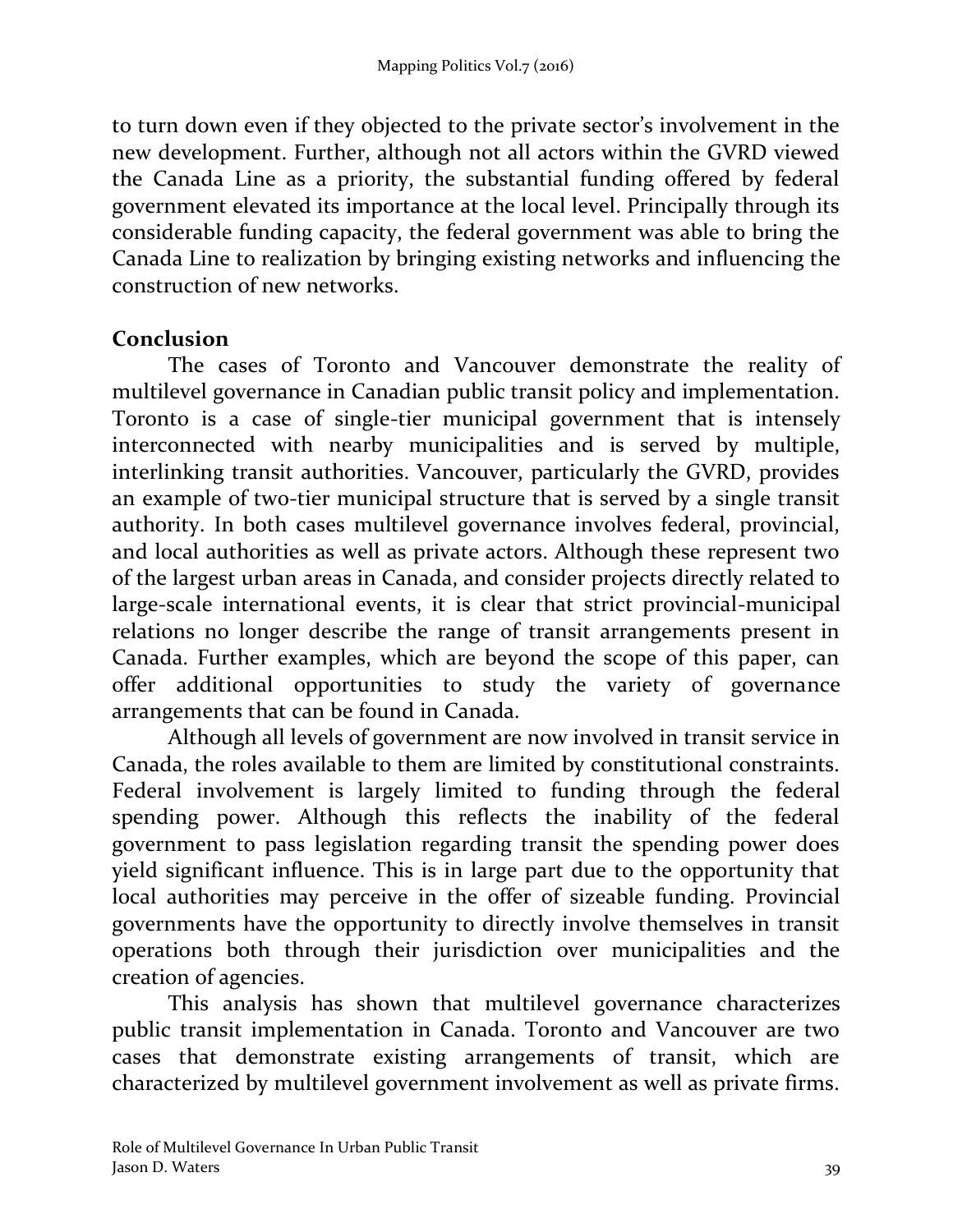The nature of each level's involvement is determined both by its interests and the policy instruments it considers available and appropriate. Network theory provides a framework for viewing the role of policy instruments in influencing other actors, including bringing together actors to form networks or modify existing ones.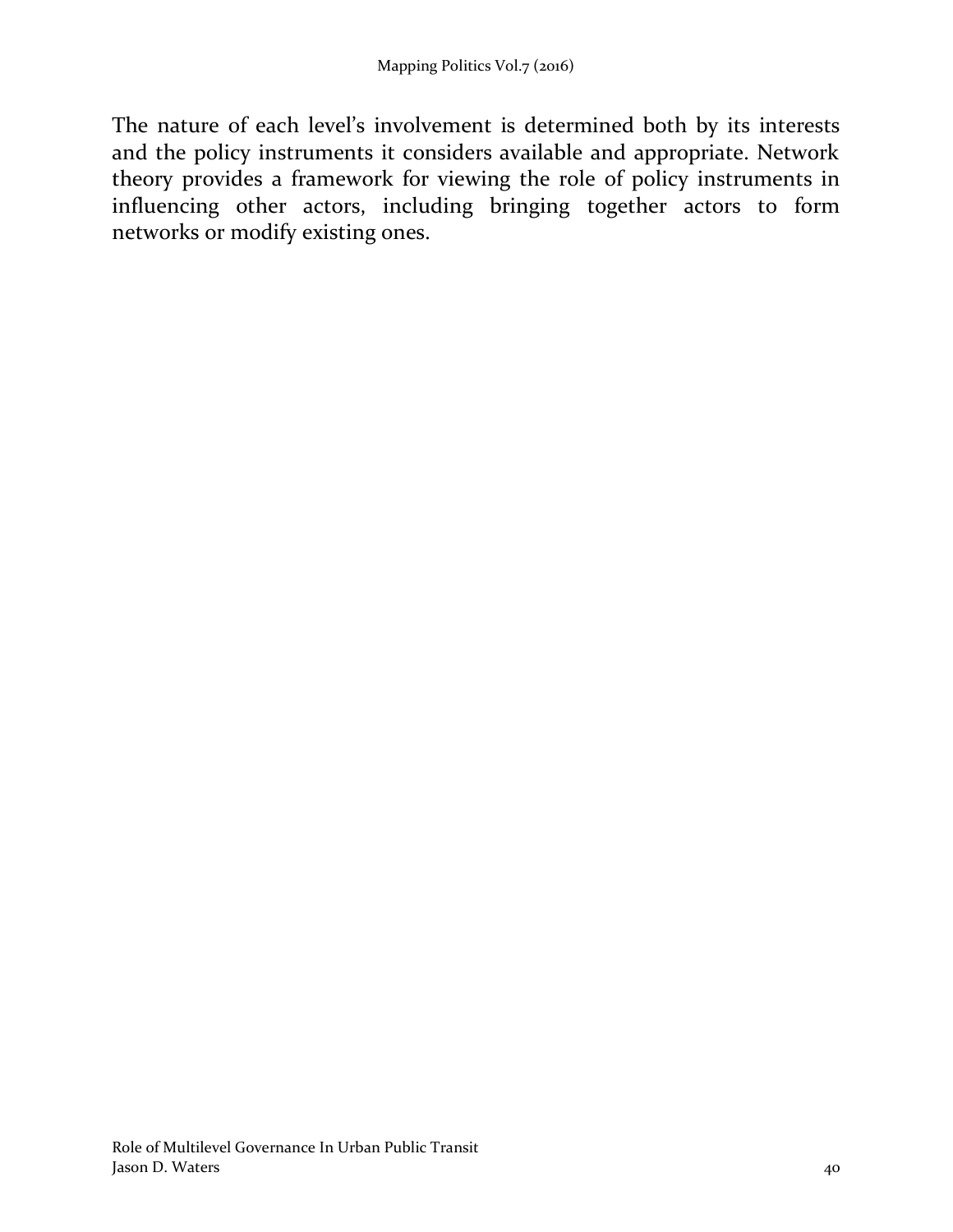# **References**

- Bradford, Neil. 2014. "The Federal "Communities Agenda": Metagovernance for Place-based Policy in Canada?" In *Canada in Cities: The Politics and Policy of Federal-Local Governance*, ed. Katherine A.H. Graham and Caroline Andrew. Montreal: McGill-Queen's University Press.
- Breguet, Bryan and François Vaillancourt. 2008. "Montreal's Public Transit System: Institutions, Financing, and Prospects." In *Managing and Financing Urban Public Transport Systems: An International Perspective*, ed. George M. Guess. Budapest: Local Government and Public Service Reform Initiative, Open Society Institute.
- Bressers, Hans Th.A. and Laurence J. O'Toole, Jr. "Instrument Selection and Implementation in a Networked Context." In *Designing Government: From Instruments to Governance*, ed. Pearl Eliadis, Margaret M. Hill and Michael Howlett. Montreal: McGill-Queen's University Press.
- Bytemark. November 6, 2014. "Bytemark To Provide Mobile Ticketing Solution for Metrolinx's Union Pearson Epress." https://www.bytemark.co/news/2014/11/06/bytemark-provide-mobileticketing-solution-metrolinxs-union-pearson-express (accessed April 1, 2015).
- Chhotray, Vasudha and Gerry Stoker. 2010. *Governance Theory and Practice: A Cross-Disciplinary Approach*. Houndmills: Pulgrave Macmillan.
- Dunn, Christopher and Cecily Pantin. 2012. "St. John's, A City Apart: An Essay in Urban Exceptionalism." In *Sites of Governance: Multilevel Governance and Policy Making in Canada's Big Cities*, ed. Martin Horak and Robert Young. Montreal: McGill-Queen's University Press.
- Golden, Anne and Enid Slack. 2006. "Urban governance reform in Toronto: a preliminary assessment of changes made in the late 1990s." In *Metropolitan Governing: Canadian Cases, Comparative Lessons*, ed. Eran Razin and Patrick J. Smith. Jerusalme: The Hebrew University Magnes Press.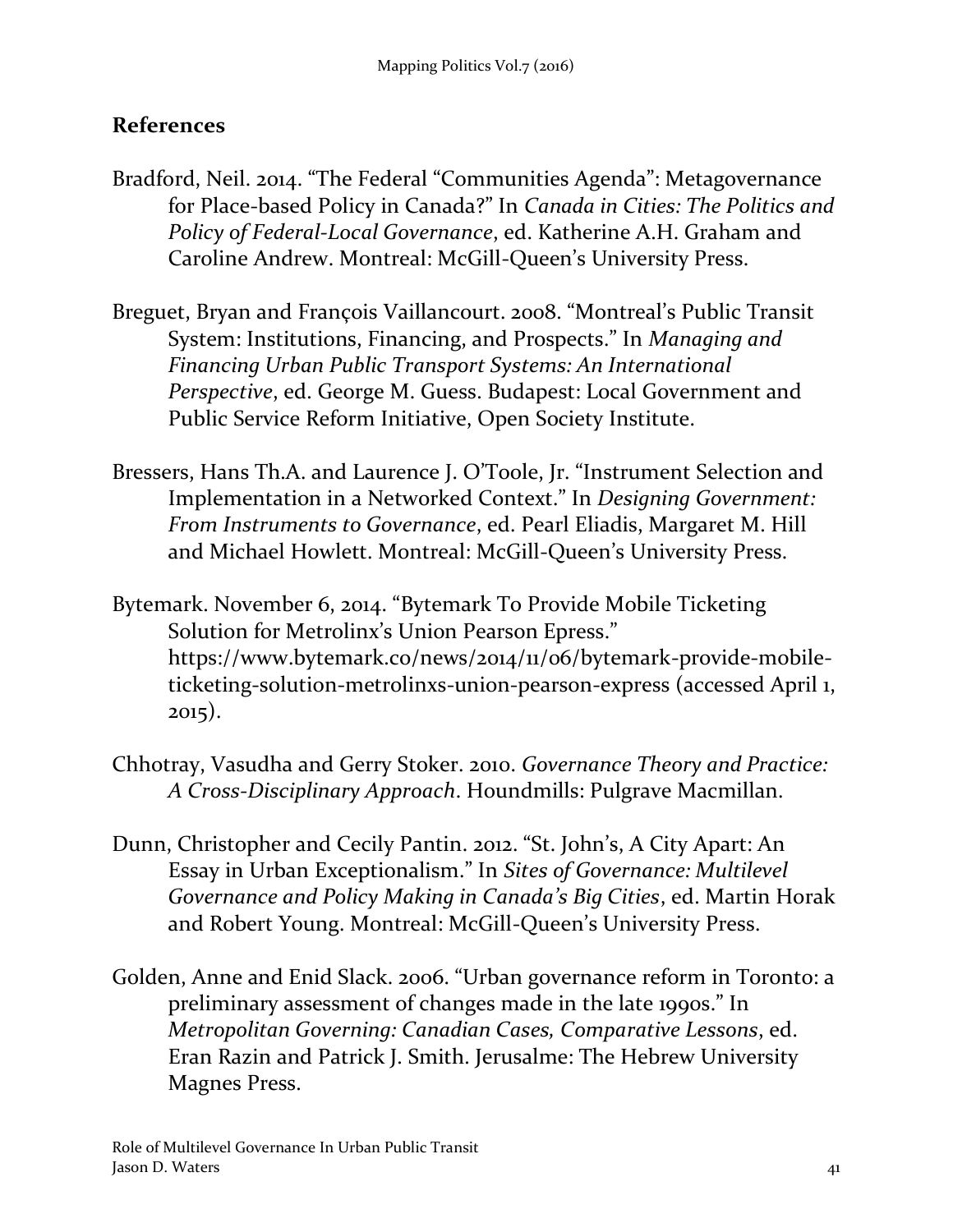- Harmes, Adam. 2006. "Neoliberalism and Multilevel Governance." *Review of International Political Economy* 13, no. 5: 725-49.
- Horak, Martin. 2012. "Multilevel Governance in Toronto: Success and Failure in Canada' Largest City." In *Sites of Governance: Multilevel Governance and Policy Making in Canada's Big Cities*, ed. Martin Horak and Robert Young. Montreal: McGill-Queen's University Press.
- Howlett, Michael. 2005. "What Is A Policy Instrument? Policy Tools, Policy Mixes, and Policy-Implementation Styles." In *Designing Government: From Instruments to Governance*, ed. Pearl Eliadis, Margaret M. Hill and Michael Howlett. Montreal: McGill-Queen's University Press.
- Howlett, Michael. 2009. "Governance Modes, Policy Regimes and Operational Plans: A Multi-Level Nested Model of Policy Instrument Choice and Policy Design." *Policy Sciences* 42, no. 1: 73-89.
- Hutton, Thomas A. 2012. "Multilevel Governance and Urban Development: A Vancouver Case Study." In *Sites of Governance: Multilevel Governance and Policy Making in Canada's Big Cities*, ed. Martin Horak and Robert Young. Montreal: McGill-Queen's University Press.
- Kjær, Anne Mette. 2004. *Governance*. Cambridge: Polity Press.
- Marquis, Greg. 2012. "Multilevel Governance and Public Policy in Saint John, New Brunswick." In *Sites of Governance: Multilevel Governance and Policy Making in Canada's Big Cities*, ed. Martin Horak and Robert Young. Montreal: McGill-Queen's University Press.
- Mees, Paul. 2005. "Responding to the Complex Transport Needs of Dispersed Wealthy Cities: a Comparison of Melbourne, Australia and Toronto, Canada." In *Urban Transport Development: A Complex Issue*, ed. Gunilla Jönson and Emin Tengström. Berlin: Springer-Verlag.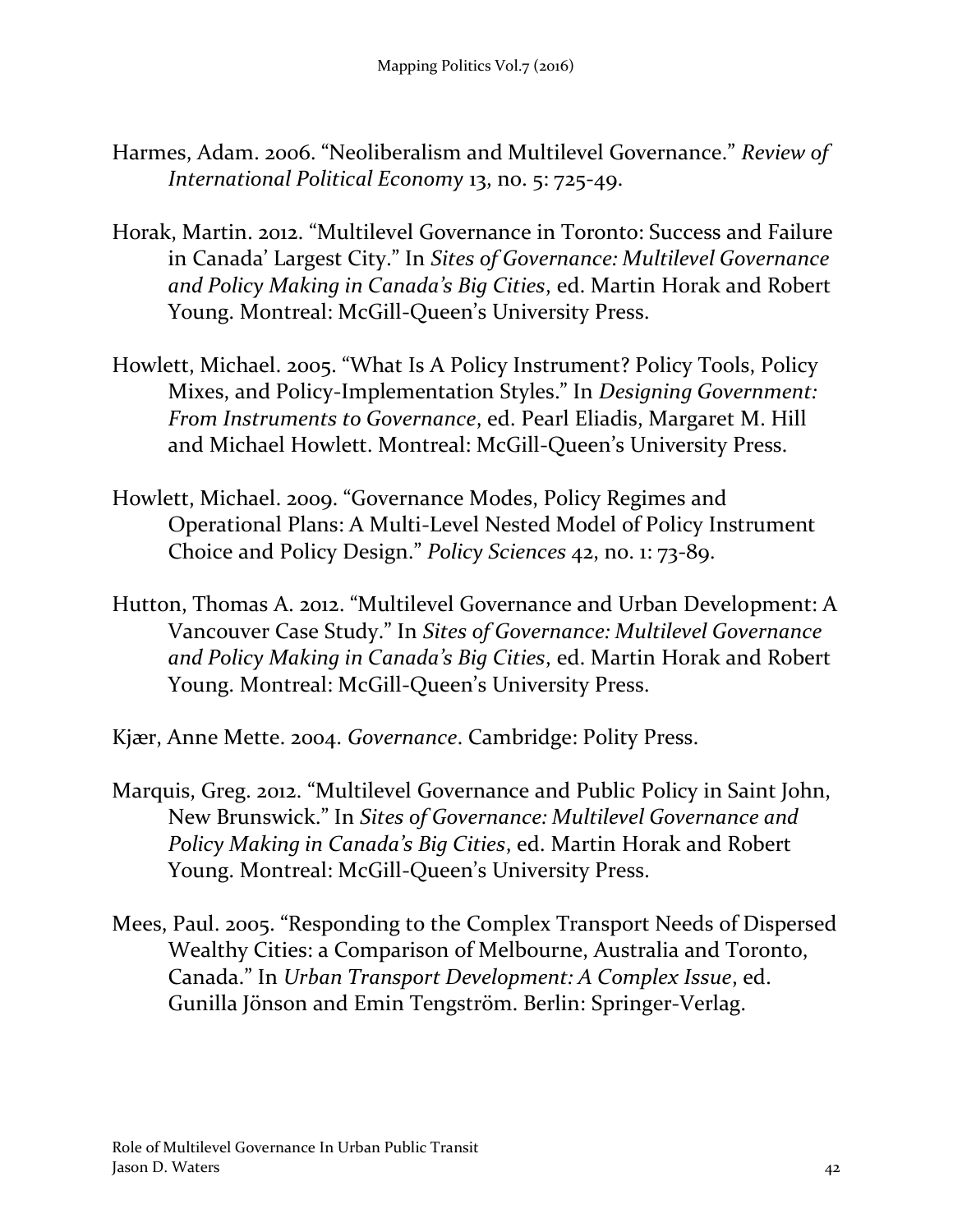Metrolinx. "Metrolinx Overview."

http://www.metrolinx.com/en/aboutus/metrolinxoverview/metrolinx\_ overview.aspx (accessed April 1, 2015).

- Metrolinx. "Transit Procurement Initiative." http://www.metrolinx.com/en/projectsandprograms/tpi/tpi.aspx (accessed April 2, 2015).
- Nomad Digital. February 9, 2015. "Nomad Expands North American Footprint with UP Express Win." http://nomad-digital.com/nomadexpands-north-american-footprint-with-up-express-win/ (accessed April 2, 2015).
- Siemiatycki, Matti. 2008. "Delivering Transportation for a Livable City: The Case of Vancouver, Canada." In *Managing and Financing Urban Public Transport Systems: An International Perspective*, ed. George M. Guess. Budapest: Local Government and Public Service Reform Initiative, Open Society Institute.
- Smart Commute. "What is Smart Commute?" http://www.smartcommute.ca/about-us/what-is-smart-commute/ (accessed April 2, 2015).
- Smith, Patrick J. and H. Peter Oberlander. 2006. "Greater Vancouver: *l'exception canadienne métropolitaine*." In *Metropolitan Governing: Canadian Cases, Comparative Lessons*, ed. Eran Razin and Patrick J. Smith. Jerusalme: The Hebrew University Magnes Press.
- Soberman, Richard M. 2008. "Transportation in Toronto." In *Managing and Financing Urban Public Transport Systems: An International Perspective*, ed. George M. Guess. Budapest: Local Government and Public Service Reform Initiative, Open Society Institute.
- Telford, Hamish. 2003. "The Federal Spending Power in Canada: Nation-Building or Nation-Destroying." *Publius* 33, no. 1: 23-44.